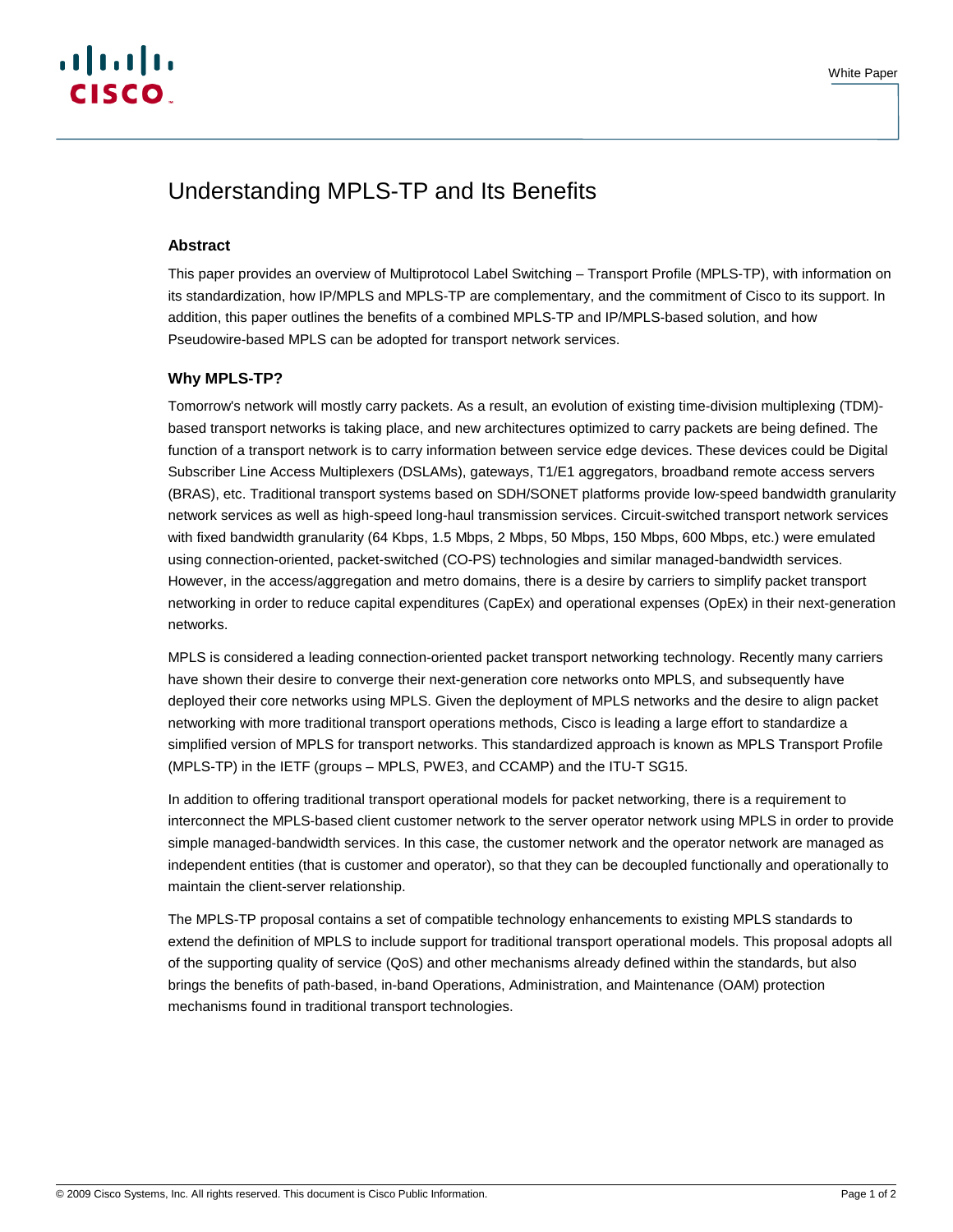# **What is MPLS-TP?**

MPLS-TP is a set of MPLS protocols that are being defined in IETF. It is a simplified version of MPLS for transport networks with some of the MPLS functions turned off, such as Penultimate Hop Popping (PHP), Label-Switched Paths (LSPs) merge, and Equal Cost Multi Path (ECMP). MPLS-TP does not require MPLS control plane capabilities and enables the management plane to set up LSPs manually. Its OAM may operate without any IP layer functionalities.

#### **Figure 1.** Pseudowires and LSPs



The essential features of MPLS-TP defined by IETF and ITU-T are:

- MPLS forwarding plane with restrictions
- PWE3 Pseudowire architecture
- Control Plane: static or dynamic Generalized MPLS (G-MPLS)
- Enhanced OAM functionality
- OAM monitors and drives protection switching
- Use of Generic Associated Channel (G-ACh) to support fault, configuration, accounting, performance, and security (FCAPS) functions
- Multicasting is under further study

## **Integration of IP/MPLS and MPLS-TP**

Carriers need to converge their networks to a single infrastructure to reduce OpEx and support new IP-based networking services as well as traditional layer 2 transport services. In the core network, most providers have already migrated toward an IP/MPLS-based infrastructure. IP/MPLS is highly scalable and can be deployed end-to-end to accommodate the needs of any network size.

In some cases, however, a service provider may not want to deploy a dynamic control plane based on IP protocols in some areas of the network. For example, the multiplication of Pseudowires (PWs) for some applications such as mobile backhaul requires IP addresses for the PWs that cannot be summarized. Thousands of such addresses carried by an Interior Gateway Protocol (IGP) could be problematic. A static configuration of PWs alleviates this problem. In addition, protection based on MPLS-Traffic Engineering (TE) may not be manageable in a situation where the complexity associated with a TE/Fast Reroute (FRR) setup to protect thousands of nodes/paths could be a challenge.

Cisco will offer an MPLS-TP solution that will allow static provisioning in the MPLS-TP domain. This approach will ease the transition from legacy transport technologies to an MPLS infrastructure. Cisco is committed to delivering the necessary integration between MPLS-TP and IP/MPLS so that LSPs and PWs may be provisioned and managed smoothly, end-to-end.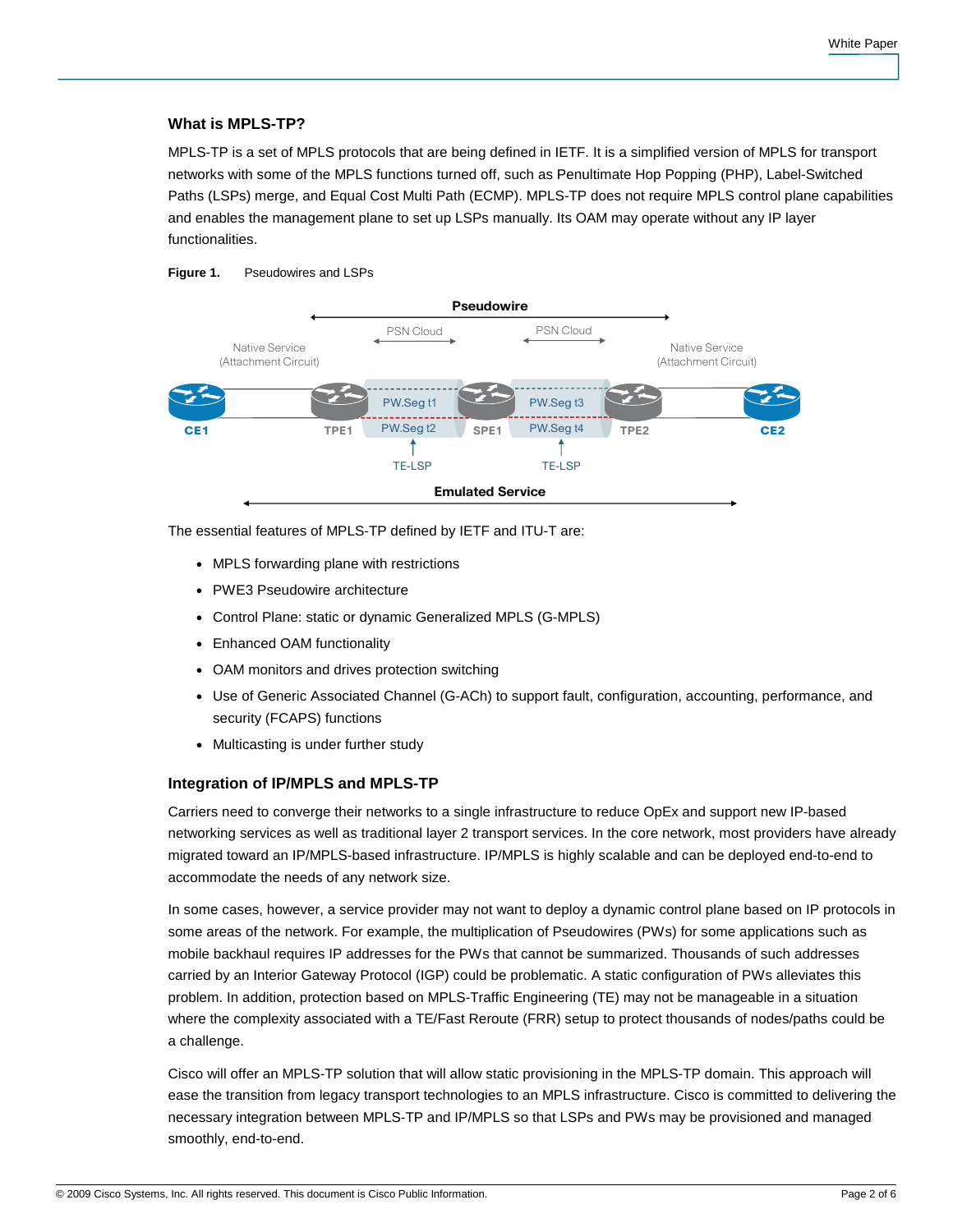

**Figure 2.** Examples of IP/MPLS and MPLS-TP Deployments

## **MPLS-TP OAM and Survivability**

The functions of OAM and survivability for MPLS-TP networks are intended to reduce network operational complexity associated with network performance monitoring and management, fault management, and protection switching. These are required in order to operate without any IP layer functions.

One of the goals of MPLS-TP OAM is to provide the tools needed to monitor and manage the network with the same attributes offered by legacy transport technologies. For example, the OAM is designed to travel on the exact same path that the data would take. In other words, MPLS-TP OAM monitors PWs or LSPs.

Two important components of the OAM mechanisms are the G-ACh and the Generic Alert Label (GAL). As their names indicate, they allow an operator to send any type of control traffic into a PW or an LSP. The G-ACh is used in both PWs and MPLS-TP LSPs. The GAL is used today in MPLS-TP LSPs to flag the G-ACh.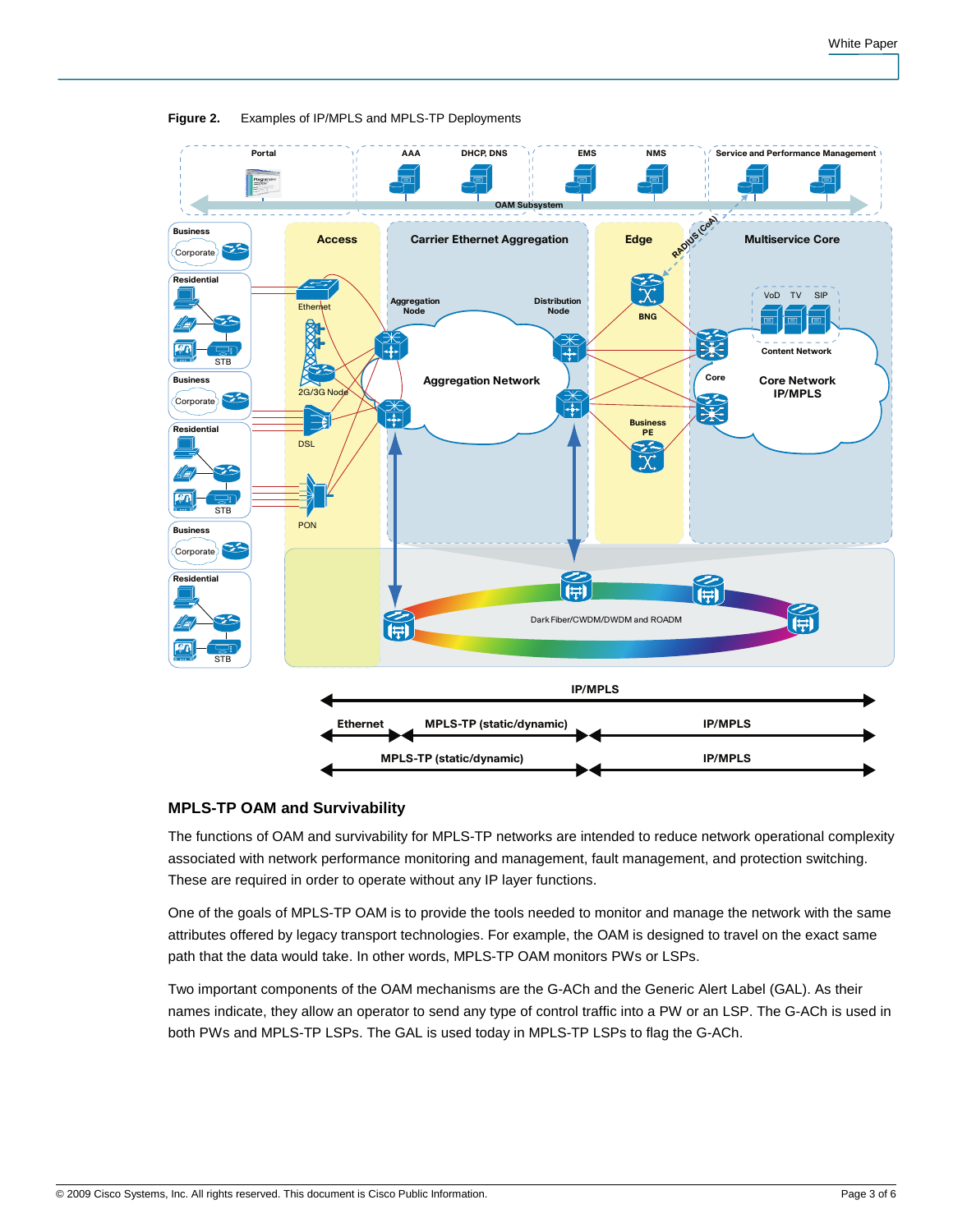The G-ACh is very similar to the associated channel as defined by RFC4385. The G-ACh is like a container or channel that runs on the PW and carries OAM messages. For example, Virtual Circuit Connectivity Verification (VCCV)<sup>1</sup> may be sent over an associated channel to monitor if the PW is available. The associated channel is a generic function, such that it can also run over LSPs. This generic function is capable of carrying user traffic, OAM traffic, and management traffic over either a PW or an LSP. It can also carry Automatic Protection Switching (APS)<sup>2</sup> information and Data Communications Channel (DCC), Signaling Communication Channel (SCC), and Management Communication Channel  $(MCC)^3$  management traffic, etc.

It is important to note that this generic construct defined for MPLS-TP will be reused by IP/MPLS. This will provide a very extensive set of OAM tools, and support FCAPS functions for end-to-end management.





## **MPLS-TP Control Plane**

Within the context of MPLS-TP, the control plane is the mechanism used to set up an LSP automatically across a packet-switched network domain. The use of a control plane protocol is optional in MPLS-TP. Some operators may prefer to configure the LSPs and PWs using a Network Management System in the same way that it would be used to provision a SONET network. In this case, no IP or routing protocol is used.

On the other hand, it is possible to use a dynamic control plane with MPLS-TP so that LSPs and PWs are set up by the network using Generalized (G)-MPLS and Targeted Label Distribution Protocol (T-LDP) respectively. G-MPLS is based on the TE extensions to MPLS (MPLS-TE). It may also be used to set up the OAM function and define recovery mechanisms. T-LDP is part of the PW architecture and is widely used today to signal PWs and their status.

 $\overline{\phantom{a}}$ <sup>1</sup>VCCV Pseudowire Virtual Circuit Connectivity Verification: a control channel that is associated with a PW

 $2$  APS Automatic Protection Switching: involves reserving a protection channel (dedicated or shared) with the same capacity as the channel or facility to be protected<br><sup>3</sup> Dete Communications Channel

Data Communications Channel (DCC) is the in-band data communication channel in SONET/SDH communication. SCC Signaling communication channel, MCC Management communication channel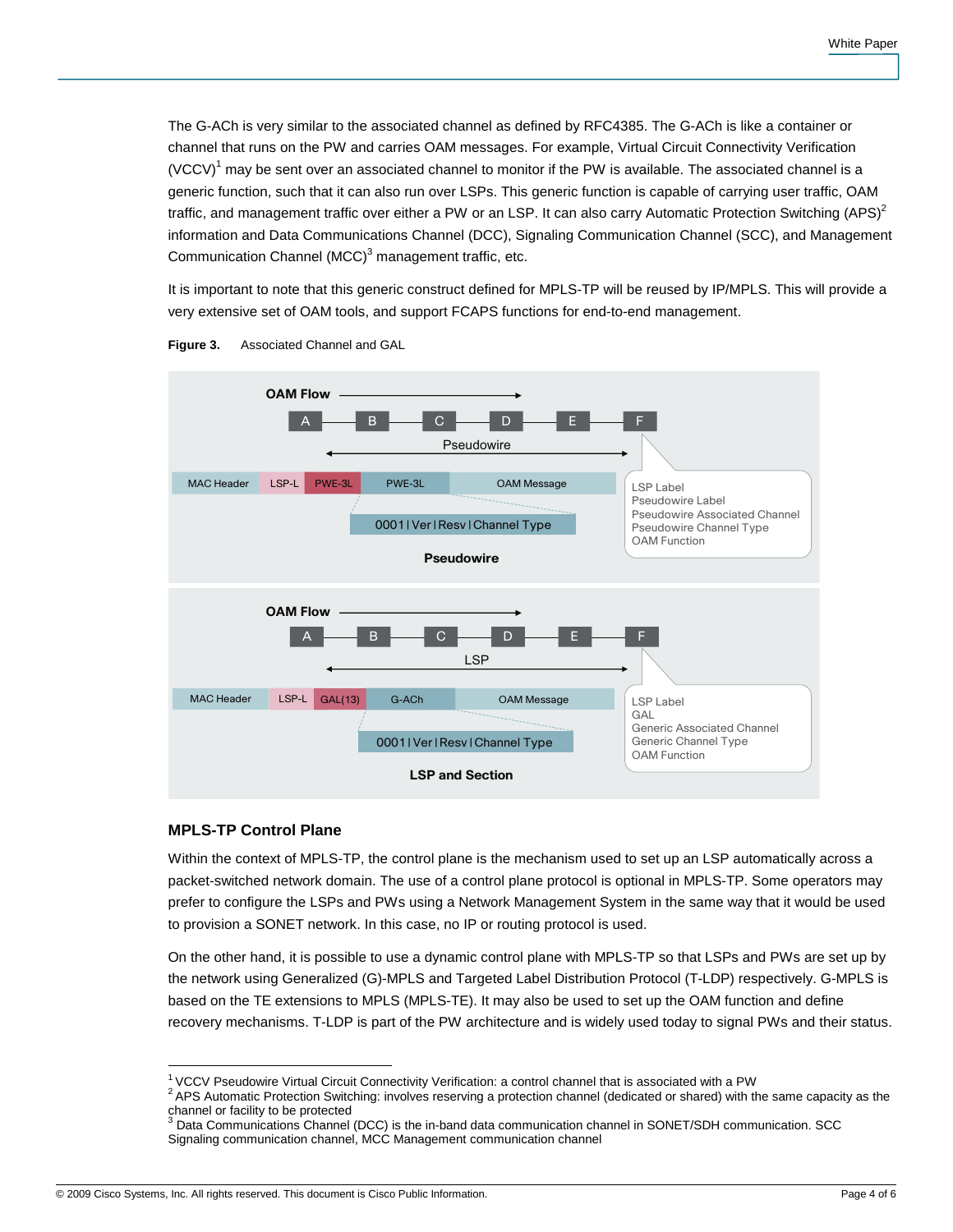## **Summary**

MPLS-TP represents a new development in the larger MPLS protocol suite. It offers an evolution architecture for TDM-based transport networks, and is optimized to carry packets. It carefully preserves the OAM and management characteristics that transport groups have been using in the past and allows a full end-to-end integration with existing and future IP/MPLS infrastructures. By using IP/MPLS and MPLS-TP, service providers will have a consistent way of provisioning, troubleshooting, and managing their networks from edge to edge.

Cisco is committed to supporting MPLS-TP components on its key platforms, with an initial emphasis on providing it for aggregation and access equipment. Service providers will now have maximum flexibility when addressing their transition to packet networks.

#### **References**

#### **IETF References**

- RFC 5586 "MPLS Generic Associated Channel"
- ietf-mpls-tp-framework
- ietf-mpls-tp-gach-gal
- ietf-mpls-tp-oam-requirements
- ietf-mpls-tp-requirements
- ietf-mpls-tp-gach-dcn
- ietf-mpls-tp-oam-framework
- ietf-mpls-tp-survive-fwk
- IETF RFC 3031 "Multiprotocol label switching architecture"
- IETF RFC 3032 "MPLS label stack encoding"
- IETF RFC 3270 "Multi-Protocol Label Switching (MPLS) support of Differentiated Services"
- IETF RFC 3443 "Time To Live (TTL) processing in Multi-Protocol Label Switching (MPLS) networks"
- IETF RFC 3985 "Pseudowire Emulation Edge-to-Edge (PWE3) Architecture"
- IETF RFC 4448 "Encapsulation Methods for Transport of Ethernet over MPLS Networks"
- IETF draft-bryant-pwe3-mpls-transport-00 "Application of PWE3 to MPLS Transport Networks"

#### **ITU-T References**

- ITU-T Recommendation G.8110.1 "Architecture of MPLS-TP Layer Network"
- ITU-T Recommendation G.8112 "Interfaces for the MPLS-TP Hierarchy"
- ITU-T Recommendation G.8121 "Characteristics of MPLS-TP Network Equipment Functional Blocks"
- ITU-T Recommendation G.8131 "MPLS-TP linear Protection"
- ITU-T Recommendation G.8132 "MPLS-TP Ring Protection"
- ITU-T Recommendation G.8101 "Terms and definition for MPLS-TP"
- ITU-T Recommendation G.7712 "Architecture and Specification of Data Communication Network"
- ITU-T Recommendation G.8151 "Management aspects of the MPLS-TP network element"

Refer to the following liaison for a complete list of IETF/ITU documents:

<https://datatracker.ietf.org/documents/LIAISON/file648.pdf>